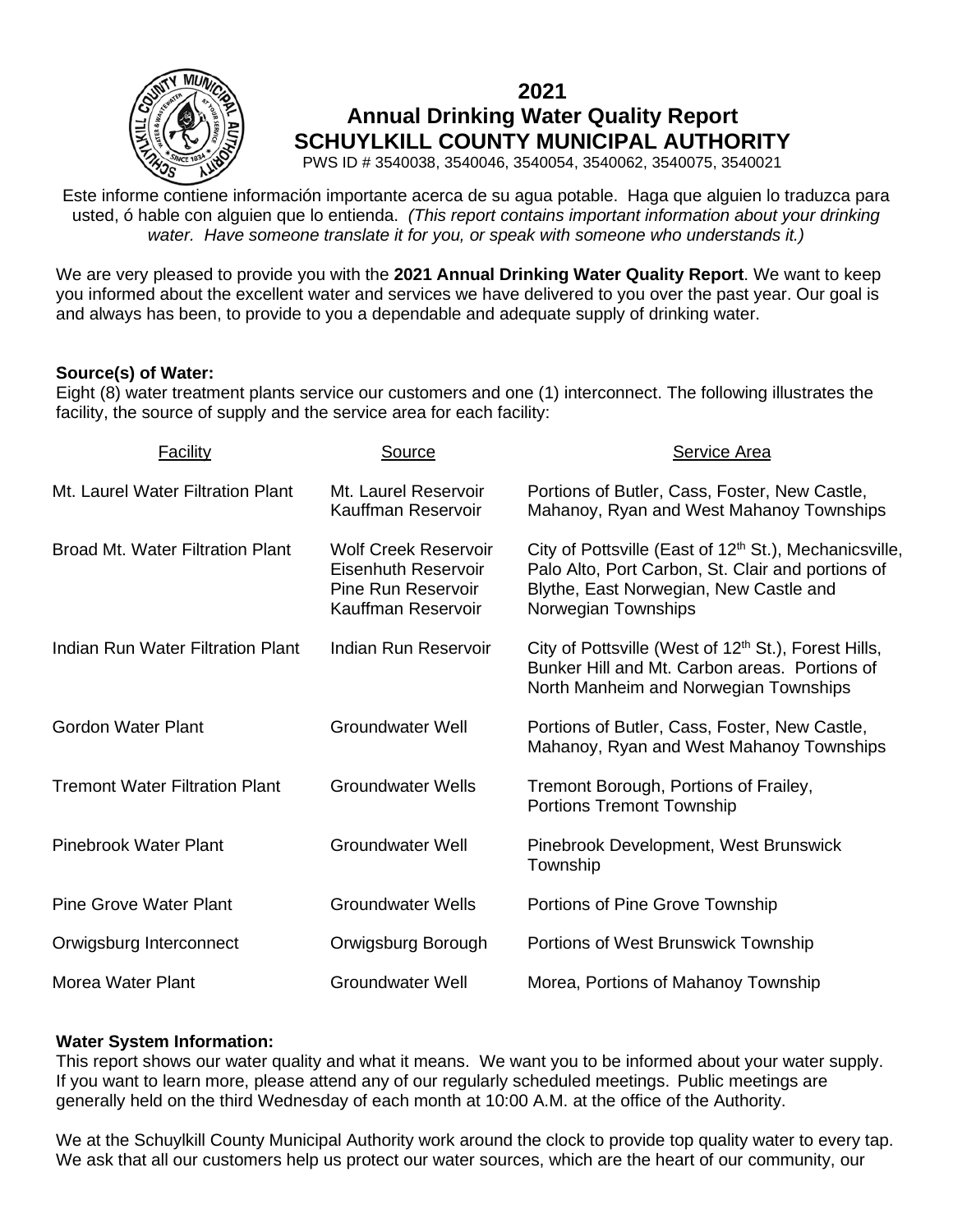way of life and our children's future. A source water assessment was completed by the Philadelphia Water Department for the PA DEP on the entire Schuylkill River Watershed. This report was dated March 14, 2003 and included all SCMA surface water supplies. In 2008, SCMA received approval from PaDEP for our Source Water Protection Plan that identifies actual and potential sources of contamination to the source water, educates the public on the importance of source water protection, develops a long-term sustainable plan for the future protection of the source water, and provides a comprehensive action plan in the event of a source water contamination emergency. The Plan, which is a collaborative effort amongst six local water suppliers, is available for review at the Authority office. The first project that is to be implemented as a result of the approval of the plan is a spill response signage program along Interstate I-81.

If you have any questions about this report or concerning your water utility, please contact Patrick M. Caulfield, P.E., Executive Director or Amy S. Batdorf, Assistant Director at (570) 622-8240 or visit our website at www.scmawater.com. We want our valued customers to be informed about their water utility.

Some people may be more vulnerable to contaminants in drinking water than the general population. Immunocompromised persons such as persons with cancer undergoing chemotherapy, persons who have undergone organ transplants, people with HIV/AIDS or other immune system disorders, some elderly, and infants can be particularly at risk from infections. These people should seek advice about drinking water from their health care providers. EPA/CDC guidelines on appropriate means to lessen the risk of infection by *Cryptosporidium* and other microbial contaminants are available from the *Safe Drinking Water Hotline* (800- 426-4791).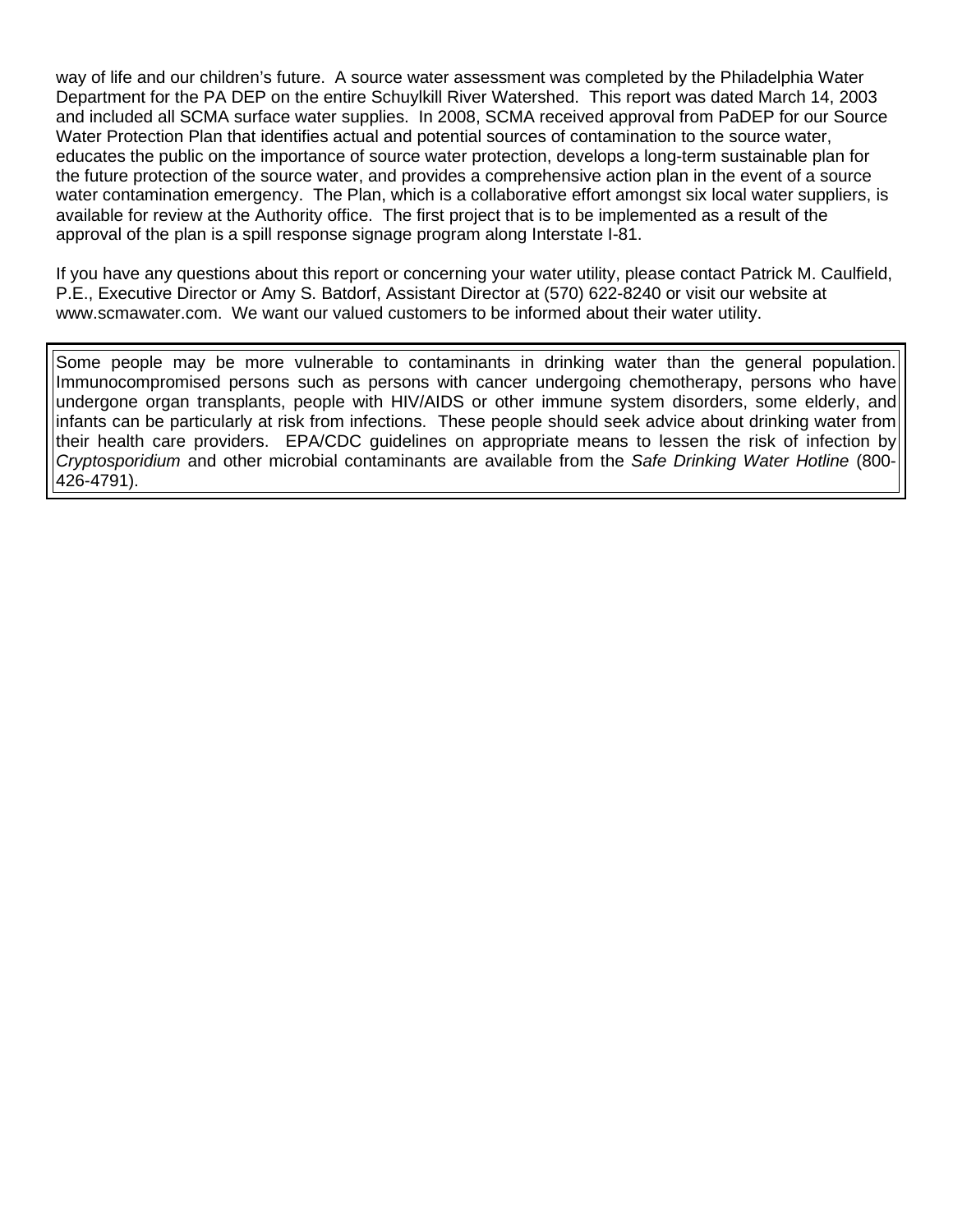#### **Monitoring Your Water:**

We routinely monitor for contaminants in your drinking water according to federal and state laws. The following tables show the results of our monitoring for the period of January 1 to December 31, 2021. The State allows us to monitor for some contaminants less than once per year because the concentrations of these contaminants do not change frequently. Some of our data is from prior years in accordance with the Safe Drinking Water Act. The sample date has been noted in the sample results table.

#### **Detected Sample Results**

The following tables represents the samples collected from the Pottsville Area System (PWS ID 3540038), the Tremont System (PWS ID 3540046), the Pinebrook System (PWS ID 3540054), the Pine Grove Township System (PWS ID 3540062), the SCMA Orwigsburg Interconnect (PWS ID 3540075), and the Morea Citizens Water Company (3540021) that resulted in detection. Again, it is important to remember that the presence of these constituents does not necessarily pose a health risk.

|             | <b>Chemical Contaminants</b> |                   | Mt. Laurel Plant |                   | <b>Broad Mt. Plant</b> |                   | <b>Indian Run Plant</b> |                   | <b>Gordon Plant</b> |       |            |                      |                |                                                                                                                               |
|-------------|------------------------------|-------------------|------------------|-------------------|------------------------|-------------------|-------------------------|-------------------|---------------------|-------|------------|----------------------|----------------|-------------------------------------------------------------------------------------------------------------------------------|
| Contaminant | Violation Y/N                | Level<br>Detected | Range            | Level<br>Detected | Range                  | Level<br>Detected | Range                   | Level<br>Detected | Range               | Units | <b>MCL</b> | <b>MCLG</b>          | Sample<br>Date | Likely Sources of Contamination                                                                                               |
| Chlorine    | N                            | 1.88              | $0.47 - 1.88$    | 1.67              | $0.62 - 1.67$          | 1.99              | $0.57 - 1.99$           | 1.91              | $0.51 - 1.91$       | ppm   | $MRDL=$    | <b>MRDLG</b><br>$=4$ | 2021           | Water additive used to control microbes.<br>Distribution disinfectant level reported as<br>highest monthly average and range. |
| <b>TTHM</b> | N                            | 27.1              | 15.0-60.8        | 11.1              | $9.8 - 19.6$           | 19.4              | 16.3-23.2               | N/A               | N/A                 | ppb   | 80         | N/A                  | 2021           | By-product of drinking water chlorination.<br>Reported as highest annual average and range.                                   |
| HAA5        | $\mathbf N$                  | 20.8              | $12.1 - 46.3$    | 11.7              | $15.4 - 21.0$          | 27.9              | 19.6-26.1               | N/A               | N/A                 | ppb   | 60         | N/A                  | 2021           | By-product of drinking water chlorination.<br>Reported as highest annual average and range.                                   |
| Arsenic     | N                            | <b>ND</b>         | <b>ND</b>        | <b>ND</b>         | ND.                    | ND.               | N <sub>D</sub>          | ND.               | <b>ND</b>           | ppb   | 10         | $\mathbf{0}$         | 2021           | Erosion of natural deposits; Runoff from<br>orchards; Runoff from glass and electronics<br>production wastes                  |
| Barium      | N                            | 0.0113            | 0.0113           | 0.0133            | 0.0133                 | 0.00814           | 0.00814                 | 0.00582           | 0.00582             | ppm   |            | $\overline{c}$       | 2021           | Discharge of drilling wastes; Discharge from<br>metal refineries; Erosion of natural deposits.                                |
| Nitrate     | N                            | <b>ND</b>         | <b>ND</b>        | <b>ND</b>         | <b>ND</b>              | <b>ND</b>         | <b>ND</b>               | <b>ND</b>         | <b>ND</b>           | ppm   | 10         | 10                   | 2021           | Runoff from fertilizer use; Leaching from<br>septic tanks, sewage; Erosion of natural                                         |

\*EPA considers 50 pCi/L to be the level of concern for beta particles.

|             | <b>Chemical Contaminants</b> |                   | <b>Tremont Plant</b> |                   | <b>Pinebrook Plant</b> |                   |                        | Pine Grove Twp.   |                        |       |                |                      |                |                                                                                                                               |
|-------------|------------------------------|-------------------|----------------------|-------------------|------------------------|-------------------|------------------------|-------------------|------------------------|-------|----------------|----------------------|----------------|-------------------------------------------------------------------------------------------------------------------------------|
|             |                              |                   |                      |                   |                        |                   | <b>Entry Point 100</b> |                   | <b>Entry Point 102</b> |       |                |                      |                |                                                                                                                               |
| Contaminant | Violation Y/N                | Level<br>Detected | Range                | Level<br>Detected | Range                  | Level<br>Detected | Range                  | Level<br>Detected | Range                  | Units | <b>MCL</b>     | <b>MCLG</b>          | Sample<br>Date | Likely Sources of Contamination                                                                                               |
| Chlorine    | N                            | 1.86              | $0.51 - 1.86$        | 1.99              | $0.50 - 1.99$          | 2.2               | $0.42 - 2.2$           | 1.98              | $0.53 - 1.98$          | ppm   | $MRDL=$        | <b>MRDLG</b><br>$=4$ | 2021           | Water additive used to control microbes.<br>Distribution disinfectant level reported as<br>highest monthly average and range. |
| <b>TTHM</b> | N                            | 27.8              | 27.8                 | <b>ND</b>         | ND                     | 2.3               | 2.3                    | 2.3               | 2.3                    | ppb   | 80             | N/A                  | 2021           | By-product of drinking water chlorination.<br>Reported as highest annual average and range.                                   |
| HAA5        | N                            | 7.1               | 7.1                  | <b>ND</b>         | ND                     | <b>ND</b>         | <b>ND</b>              | <b>ND</b>         | <b>ND</b>              | ppb   | 60             | N/A                  | 2021           | By-product of drinking water chlorination.<br>Reported as highest annual average and range.                                   |
| Arsenic     | N                            | 3.6               | 3.6                  | N <sub>D</sub>    | <b>ND</b>              | N <sub>D</sub>    | N <sub>D</sub>         | <b>ND</b>         | <b>ND</b>              | ppb   | 10             | $\mathbf{0}$         | 2021           | Erosion of natural deposits; Runoff from<br>orchards; Runoff from glass and electronics<br>production wastes                  |
| Barium      | N                            | 0.0815            | 0.0815               | 0.0112            | 0.0112                 | 0.0212            | 0.0212                 | 0.0186            | 0.0186                 | ppm   | $\overline{c}$ | $\overline{2}$       | 2021           | Discharge of drilling wastes; Discharge from<br>metal refineries; Erosion of natural deposits.                                |
| Nitrate     | N                            | <b>ND</b>         | ND                   | 2.93              | 2.93                   | <b>ND</b>         | <b>ND</b>              | <b>ND</b>         | <b>ND</b>              | ppm   | 10             | 10                   | 2021           | Runoff from fertilizer use; Leaching from<br>septic tanks, sewage; Erosion of natural                                         |

\*EPA considers 50 pCi/L to be the level of concern for beta particles.

|             | <b>Chemical Contaminants</b> |                   | Orwigsburg Interconnect |                   | <b>Morea Water System</b> |       |            |                      |                |                                                                                                                               |
|-------------|------------------------------|-------------------|-------------------------|-------------------|---------------------------|-------|------------|----------------------|----------------|-------------------------------------------------------------------------------------------------------------------------------|
| Contaminant | Violation Y/N                | Level<br>Detected | Range                   | Level<br>Detected | Range                     | Units | MCL        | <b>MCLG</b>          | Sample<br>Date | Likely Sources of Contamination                                                                                               |
| Chlorine    | N                            | 0.64              | $0.26 - 0.64$           | 1.39              | $0.81 - 1.39$             | ppm   | $MRDL = 4$ | <b>MRDLG</b><br>$=4$ | 2021           | Water additive used to control microbes.<br>Distribution disinfectant level reported as<br>highest monthly average and range. |
| <b>TTHM</b> | N                            | 21.2              | 21.2                    | 3.18              | 3.18                      | ppb   | 80         | N/A                  | 2021           | By-product of drinking water chlorination.<br>Reported as highest annual average and<br>range.                                |
| HAA5        | N                            | 3.5               | 3.5                     | N <sub>D</sub>    | ND.                       | ppb   | 60         | N/A                  | 2021           | By-product of drinking water chlorination.<br>Reported as highest annual average and<br>range.                                |
| Barium      | N                            | N/A               | N/A                     | 0.0714            | 0.0714                    | ppm   | 2          | 2                    | 2021           | Discharge of drilling wastes; Discharge<br>from metal refineries; Erosion of natural                                          |
| Nickel      | N                            | ND.               | <b>ND</b>               | 5.37              | 5.37                      | ppb   | <b>NA</b>  | <b>NA</b>            | 2021           | Erosion of natural deposits                                                                                                   |

\*EPA considers 50 pCi/L to be the level of concern for beta particles.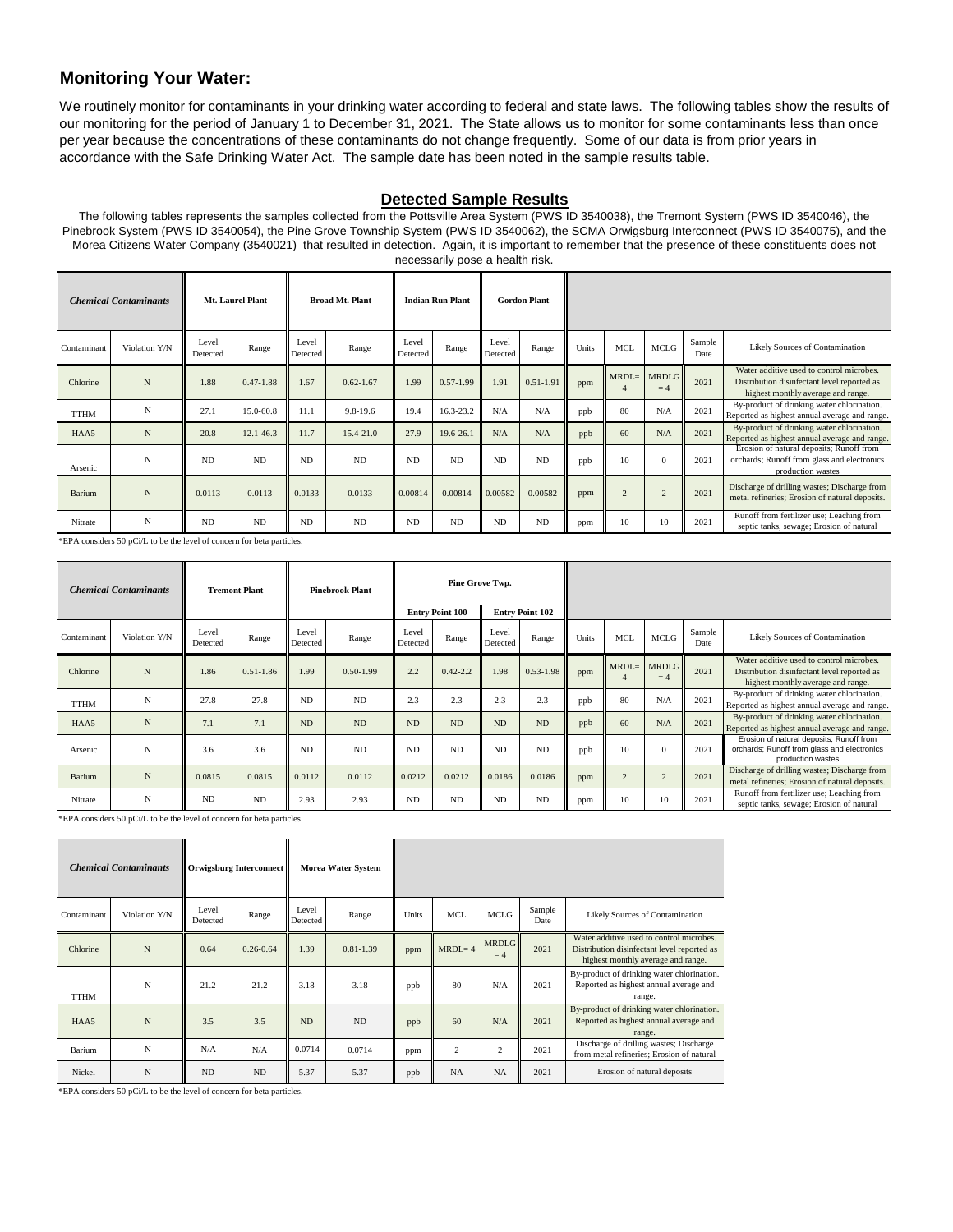|              | Lead & Copper             | Mt. Laurel Plant      | <b>Broad Mt. Plant</b>                        | <b>Indian Run Plant</b> | <b>Gordon Plant</b>                         |              |            |                                                                                           |                                                                                        |                                                                                                                     |
|--------------|---------------------------|-----------------------|-----------------------------------------------|-------------------------|---------------------------------------------|--------------|------------|-------------------------------------------------------------------------------------------|----------------------------------------------------------------------------------------|---------------------------------------------------------------------------------------------------------------------|
| Contaminant  | Violation Y/N             | 90th Percentile Value | 90th Percentile Value                         |                         | 90th Percentile Value 90th Percentile Value | <b>Units</b> | <b>MCL</b> | <b>MCLG</b>                                                                               | Sample<br>Date                                                                         |                                                                                                                     |
| Lead $(ppb)$ | N                         |                       | Pottsville System<br>Level Detected $=3.00$   | ppb                     | $AL = 15$                                   | $\mathbf{0}$ | 2019       | Corrosion of household plumbing systems,<br>Erosion of natural deposits. Reported as 90th |                                                                                        |                                                                                                                     |
|              | # of samples exceeding AL |                       | $0$ out of $30$                               |                         |                                             |              |            |                                                                                           | percentile value and number of samples<br>exceeding action limit (15 ppb).             |                                                                                                                     |
| Copper (ppm) | N                         |                       | Pottsville System<br>Level Detected $= 0.297$ |                         |                                             |              |            |                                                                                           | Corrosion of household plumbing systems;<br>Erosion of natural deposits; Leaching from |                                                                                                                     |
|              | # of samples exceeding AL |                       | $0$ out of 30                                 |                         |                                             |              | $AL = 1.3$ | 1.3                                                                                       | 2019                                                                                   | wood preservatives. Reported as 90th<br>percentile value and number of samples<br>exceeding action limit (1.3 ppm). |

|              | Lead & Copper             | <b>Tremont Plant</b>  | <b>Pinebrook Plant</b> | Pine Grove Twp.       |              |            |             |                |                                                                                                                     |
|--------------|---------------------------|-----------------------|------------------------|-----------------------|--------------|------------|-------------|----------------|---------------------------------------------------------------------------------------------------------------------|
| Contaminant  | Violation Y/N             | 90th Percentile Value | 90th Percentile Value  | 90th Percentile Value | <b>Units</b> | MCL        | <b>MCLG</b> | Sample<br>Date | Likely Sources of Contamination                                                                                     |
| Lead $(ppb)$ | N                         |                       |                        |                       | ppb          | $AL = 15$  | $\Omega$    | 2019           | Corrosion of household plumbing systems,<br>Erosion of natural deposits. Reported as 90th                           |
|              | # of samples exceeding AL | $1$ out of $10$       | $0$ out of $10$        | $0$ out of 5          |              |            |             |                | percentile value and number of samples<br>exceeding action limit (15 ppb).                                          |
| Copper (ppm) | N                         | 0.562                 | 1.28                   | 0.75                  |              |            |             |                | Corrosion of household plumbing systems,<br>Erosion of natural deposits; Leaching from                              |
|              | # of samples exceeding AL | $0$ out of $10$       | $1$ out of $10$        | $0$ out of 5          | ppm          | $AL = 1.3$ | 1.3         | 2019           | wood preservatives. Reported as 90th<br>percentile value and number of samples<br>exceeding action limit (1.3 ppm). |

|              | Lead & Copper             | <b>Orwigsburg Interconnect</b> |                       |              |            |              |                |                                                                                                                                |
|--------------|---------------------------|--------------------------------|-----------------------|--------------|------------|--------------|----------------|--------------------------------------------------------------------------------------------------------------------------------|
| Contaminant  | Violation Y/N             | 90th Percentile Value          | 90th Percentile Value | <b>Units</b> | <b>MCL</b> | <b>MCLG</b>  | Sample<br>Date | Likely Sources of Contamination                                                                                                |
| Lead (ppb)   | $\mathbf N$               |                                |                       | ppb          | $AL = 15$  | $\mathbf{0}$ | 2019           | Corrosion of household plumbing systems,<br>Erosion of natural deposits. Reported as 90th                                      |
|              | # of samples exceeding AL | $0$ out of $10$                | $0$ out of $10$       |              |            |              |                | percentile value and number of samples<br>exceeding action limit (15 ppb).                                                     |
| Copper (ppm) | N                         | 0.407                          | 0.398                 | ppm          | $AL = 1.3$ | 1.3          | 2019           | Corrosion of household plumbing systems,<br>Erosion of natural deposits; Leaching from<br>wood preservatives. Reported as 90th |
|              | # of samples exceeding AL | $0$ out of $10$                | $0$ out of $10$       |              |            |              |                | percentile value and number of samples<br>exceeding action limit (1.3 ppm).                                                    |

|              | <b>Lead &amp; Copper</b>  | <b>Morea Water System</b> |       |            |              |                |                                                                                                                                |
|--------------|---------------------------|---------------------------|-------|------------|--------------|----------------|--------------------------------------------------------------------------------------------------------------------------------|
| Contaminant  | Violation Y/N             | 90th Percentile Value     | Units | <b>MCL</b> | MCLG         | Sample<br>Date | Likely Sources of Contamination                                                                                                |
| Lead (ppb)   | N                         |                           | ppb   | $AL = 15$  | $\mathbf{0}$ | 2019           | Corrosion of household plumbing systems,<br>Erosion of natural deposits. Reported as<br>90th percentile value and number of    |
|              | # of samples exceeding AL | $0$ out of $10$           |       |            |              |                | samples exceeding action limit (15 ppb).                                                                                       |
| Copper (ppm) | N                         | 0.14                      | ppm   | $AL = 1.3$ | 1.3          | 2019           | Corrosion of household plumbing systems,<br>Erosion of natural deposits; Leaching from<br>wood preservatives. Reported as 90th |
|              | # of samples exceeding AL | $0$ out of $10$           |       |            |              |                | percentile value and number of samples<br>exceeding action limit (1.3 ppm).                                                    |

|                    | Turbidity     |                              | Mt. Laurel Plant                                                |                  | <b>Broad Mt. Plant</b>                           |                    | <b>Indian Run Plant</b>                                                             |                  | <b>Gordon Plant</b>                      |            |            |             |                |                                 |
|--------------------|---------------|------------------------------|-----------------------------------------------------------------|------------------|--------------------------------------------------|--------------------|-------------------------------------------------------------------------------------|------------------|------------------------------------------|------------|------------|-------------|----------------|---------------------------------|
| Contaminant        | Violation Y/N | Highest<br>Level<br>Detected | Lowest<br>Monthly<br>Percent<br>Meeting TT Detected<br>Standard | Highest<br>Level | Lowest Monthly<br>Percent Meeting<br>TT Standard | Highest  <br>Level | Lowest<br>Monthly<br>Percent<br>Detected Meeting TT Detected Meeting TT<br>Standard | Highest<br>Level | Lowest<br>Monthly<br>Percent<br>Standard | Units      | <b>MCL</b> | <b>MCLG</b> | Sample<br>Date | Likely Sources of Contamination |
| Turbidity<br>(ntu) | $\mathbf N$   | 0.73                         | 98.75%                                                          | 0.66             | 98.65%<br>$TT = 1$ NTU for a single measurement  | 0.65               | 98.13%                                                                              | N/A              | N/A                                      | <b>NTU</b> | 0.30       | 0.30        | 2021           | Soil runoff.                    |
|                    |               |                              |                                                                 |                  | $TT =$ at least 95% of monthly samples <0.3 NTU  |                    |                                                                                     |                  |                                          |            |            |             |                |                                 |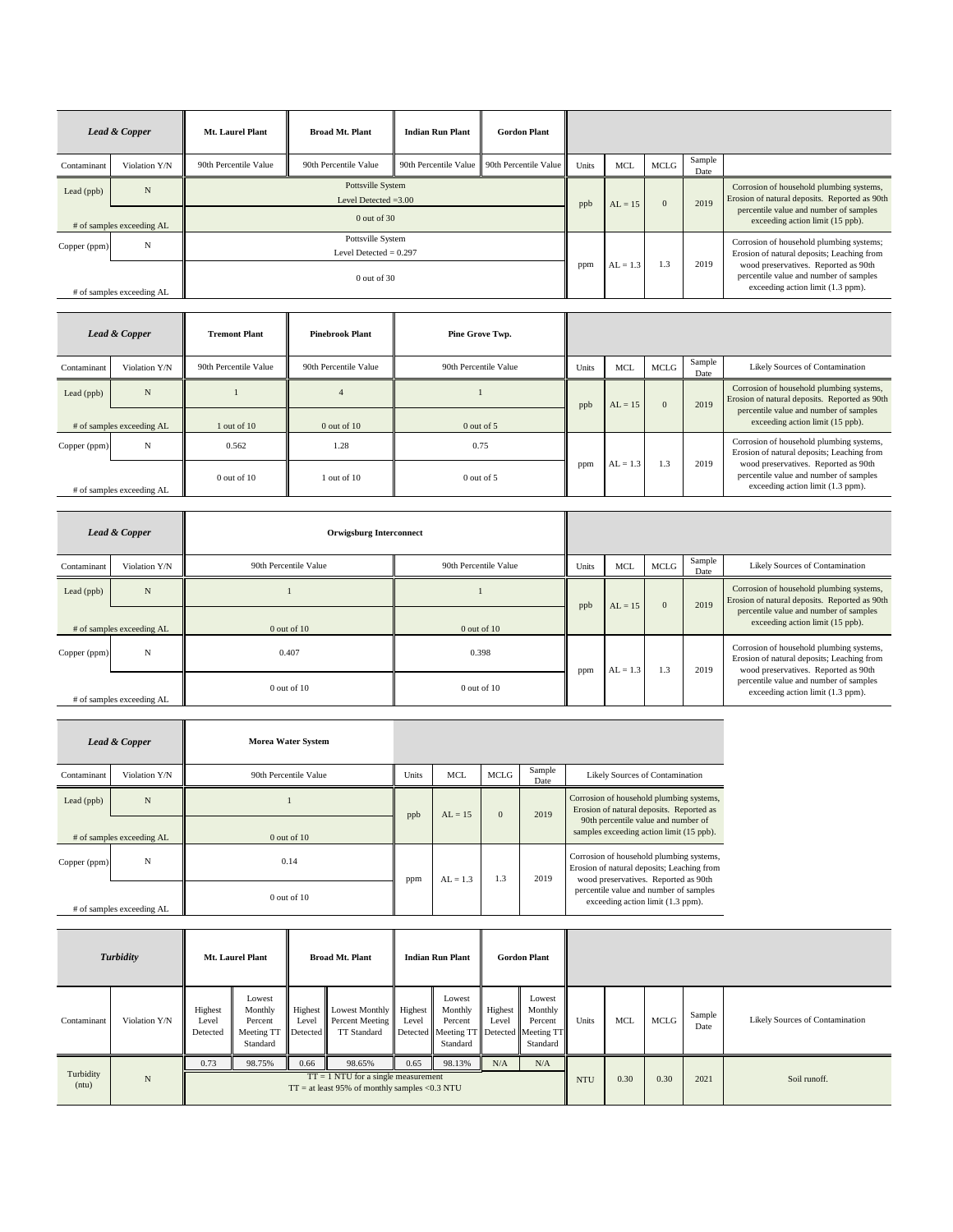|                    | Turbidity     |                              | <b>Tremont Plant</b>                                            |                  | <b>Pinebrook Plant</b>                                                                          |                  | Pine Grove Twp.                                                                     |                  |                                          |              |      |      |                |                                 |
|--------------------|---------------|------------------------------|-----------------------------------------------------------------|------------------|-------------------------------------------------------------------------------------------------|------------------|-------------------------------------------------------------------------------------|------------------|------------------------------------------|--------------|------|------|----------------|---------------------------------|
|                    |               |                              |                                                                 |                  |                                                                                                 |                  | <b>Entry Point 100</b>                                                              |                  | <b>Entry Point 102</b>                   |              |      |      |                |                                 |
| Contaminant        | Violation Y/N | Highest<br>Level<br>Detected | Lowest<br>Monthly<br>Percent<br>Meeting TT Detected<br>Standard | Highest<br>Level | <b>Lowest Monthly</b><br>Percent Meeting<br>TT Standard                                         | Highest<br>Level | Lowest<br>Monthly<br>Percent<br>Detected Meeting TT Detected Meeting TT<br>Standard | Highest<br>Level | Lowest<br>Monthly<br>Percent<br>Standard | <b>Units</b> | MCL  | MCLG | Sample<br>Date | Likely Sources of Contamination |
| Turbidity<br>(ntu) | $\mathbf N$   | N/A                          | N/A                                                             | N/A              | N/A<br>$TT = 1$ NTU for a single measurement<br>$TT =$ at least 95% of monthly samples <0.3 NTU | N/A              | N/A                                                                                 | N/A              | N/A                                      | <b>NTU</b>   | 0.30 | 0.30 | N/A            | Soil runoff.                    |

|                    | Turbidity     |                                                                            | Orwigsburg Interconnect                                |                              | <b>Morea Water System</b>                                                                                              |            |            |             |                |                                 |
|--------------------|---------------|----------------------------------------------------------------------------|--------------------------------------------------------|------------------------------|------------------------------------------------------------------------------------------------------------------------|------------|------------|-------------|----------------|---------------------------------|
| Contaminant        | Violation Y/N | Highest<br>Level<br>Detected                                               | Lowest<br>Monthly<br>Percent<br>Meeting TT<br>Standard | Highest<br>Level<br>Detected | <b>Lowest Monthly</b><br>Percent Meeting<br>TT Standard                                                                | Units      | <b>MCL</b> | <b>MCLG</b> | Sample<br>Date | Likely Sources of Contamination |
| Turbidity<br>(ntu) | N             | N/A<br>$TT = 1 NTU$ for a single<br>measurement<br>$TT = at least 95\%$ of | N/A                                                    | N/A<br>measurement           | N/A<br>$TT = 1 NTU$ for a single<br>$TT = at least 95\%$ of<br>monthly samples < $0.3$ NTU monthly samples < $0.3$ NTU | <b>NTU</b> | 0.30       | 0.30        | N/A            | Soil runoff.                    |

|             | <b>Total Organic Compounds</b>          | <b>Mt. Laurel Plant</b> | <b>Broad Mt. Plant</b> | <b>Indian Run Plant</b> | <b>Gordon Plant</b>                     |       |                     |      |                |                                                                                        |
|-------------|-----------------------------------------|-------------------------|------------------------|-------------------------|-----------------------------------------|-------|---------------------|------|----------------|----------------------------------------------------------------------------------------|
| Contaminant | Number of quarters<br>out of compliance | % Removal Achieved      | % Removal Achieved     |                         | % Removal Achieved   % Removal Achieved | Units | Removal<br>Required | MCLG | Sample<br>Date | <b>Likely Sources of Contamination</b>                                                 |
| <b>TOC</b>  | $\mathbf{0}$                            | 53%                     | N/A                    | 50%                     | N/A                                     | $\%$  | 35%                 | N/A  | 2021           | Naturally present in the environment.<br>Reported as highest annual average and range. |

| <b>Entry Point</b><br><b>Disinfectant Residual</b> |               | Mt. Laurel Plant            |               | <b>Broad Mt. Plant</b>      |               | <b>Indian Run Plant</b>     |               | <b>Gordon Plant</b>         |               |       |        |                |                                                                                          |
|----------------------------------------------------|---------------|-----------------------------|---------------|-----------------------------|---------------|-----------------------------|---------------|-----------------------------|---------------|-------|--------|----------------|------------------------------------------------------------------------------------------|
| Contaminant                                        | Violation Y/N | Lowest<br>Level<br>Detected | Range         | Lowest<br>Level<br>Detected | Range         | Lowest<br>Level<br>Detected | Range         | Lowest<br>Level<br>Detected | Range         | Units | MinRDL | Sample<br>Date | <b>Likely Sources of Contamination</b>                                                   |
| Chlorine                                           | N             | 0.47                        | $0.47 - 1.88$ | 0.62                        | $0.62 - 1.67$ | 0.57                        | $0.57 - 1.99$ | 0.51                        | $0.51 - 1.91$ | ppm   | 0.20   | 2021           | Water additive used to control microbes.<br>Reported as minimum entry point disinfectant |

| <b>Entry Point</b><br><b>Disinfectant Residual</b> |               | <b>Tremont Plant</b>        |               | <b>Pinebrook Plant</b>      |               | Pine Grove Twp.        |               |                        |               |       |        |                |                                                                                          |
|----------------------------------------------------|---------------|-----------------------------|---------------|-----------------------------|---------------|------------------------|---------------|------------------------|---------------|-------|--------|----------------|------------------------------------------------------------------------------------------|
|                                                    |               |                             |               |                             |               | <b>Entry Point 100</b> |               | <b>Entry Point 102</b> |               |       |        |                |                                                                                          |
| Contaminant                                        | Violation Y/N | Lowest<br>Level<br>Detected | Range         | Lowest<br>Level<br>Detected | Range         | Level<br>Detected      | Range         | Level<br>Detected      | Range         | Units | MinRDL | Sample<br>Date | Likely Sources of Contamination                                                          |
| Chlorine                                           | N             | 0.23                        | $0.23 - 1.86$ | 0.50                        | $0.50 - 1.99$ | 0.42                   | $0.42 - 2.20$ | 0.53                   | $0.53 - 1.98$ | ppm   | 0.20   | 2021           | Water additive used to control microbes.<br>Reported as minimum entry point disinfectant |

| <b>Entry Point</b><br><b>Disinfectant Residual</b> |               |                             | <b>Orwigsburg Interconnect</b> |                             | <b>Morea Water System</b> |       |        |                |                                                                             |
|----------------------------------------------------|---------------|-----------------------------|--------------------------------|-----------------------------|---------------------------|-------|--------|----------------|-----------------------------------------------------------------------------|
| Contaminant                                        | Violation Y/N | Lowest<br>Level<br>Detected | Range                          | Lowest<br>Level<br>Detected | Range                     | Units | MinRDL | Sample<br>Date | Likely Sources of Contamination                                             |
| Chlorine                                           | N             | 0.21                        | $0.21 - 0.92$                  | 0.21                        | $0.21 - 1.37$             | ppm   | 0.20   | 2021           | Water additive used to control microbes.<br>Reported as minimum entry point |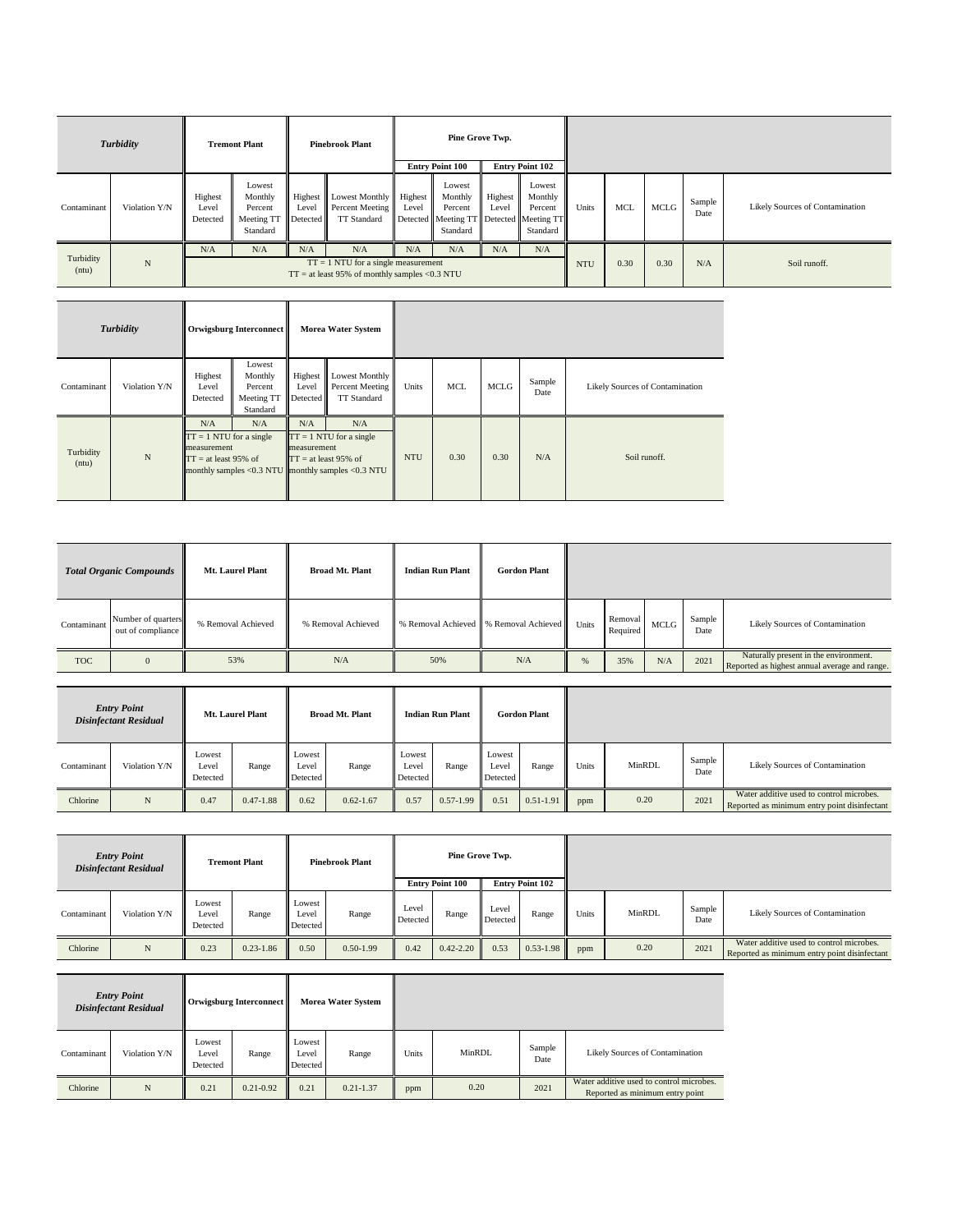#### **Definitions:**

YOU WILL FIND MANY TERMS AND ABBREVIATIONS YOU MIGHT NOT BE FAMILIAR WITH IN THIS REPORT. TO HELP YOU BETTER UNDERSTAND THESE TERMS WE'VE PROVIDED THE FOLLOWING DEFINITIONS:

**ACTION LEVEL (AL)** = THE CONCENTRATION OF A CONTAMINANT WHICH, IF EXCEEDED, TRIGGERS TREATMENT OR OTHER REQUIREMENTS WHICH A WATER SYSTEM MUST FOLLOW.

**MAXIMUM CONTAMINANT LEVEL (MCL)** = THE HIGHEST LEVEL OF A CONTAMINANT THAT IS ALLOWED IN DRINKING WATER.

**MAXIMUM CONTAMINANT LEVEL GOAL (MCLG)** = THE LEVEL OF A CONTAMINANT IN DRINKING WATER BELOW WHICH THERE IS NO KNOWN OR EXPECTED RISK TO HEALTH.

**MAXIMUM RESIDUAL DISINFECTANT LEVEL (MRDL)** = THE HIGHEST LEVEL OF A DISINFECTANT ALLOWED IN DRINKING

**MAXIMUM RESIDUAL DISINFECTANT LEVEL GOAL (MRDLG)** = THE LEVEL OF A DRINKING WATER DISINFECTANT BELOW WHICH THERE IS NO KNOWN OR EXPECTED RISK TO HEALTH.

**MAXIMUM RESIDUAL DISINFECTANT LEVEL (MINRDL)** = THE MINIMUM LEVEL OF RESIDUAL DISINFECTANT REQUIRED AT THE ENTRY POINT TO THE DISTRIBUTION SYSTEM.

**MINIMUM REPORTABLE LEVEL (MRL)** = THE MINIMUM REPORTABLE LEVEL DEFINED BY UCMR3.

**N/A** = NOT APPLICABLE; NOT REQUIRED.

**ND** = NOT DETECTABLE AT TESTING LIMIT.

**NTU** = NEPHELOMETRIC TURBIDITY UNITS.

**PPB** = PARTS PER BILLION, OR MICROGRAMS PER LITER (ΜG/L) – ONE PART PER BILLION CORRESPONDS TO ONE MINUTE IN 2,000 YEARS OR A SINGLE PENNY IN \$10,000,000.

**PPM** = PARTS PER MILLION, OR MILLIGRAMS PER LITER (MG/L) – ONE PART PER MILLION CORRESPONDS TO ONE MINUTE IN TWO YEARS OR A SINGLE PENNY IN \$10,000.

**TREATMENT TECHNIQUE (TT)** = A REQUIRED PROCESS INTENDED TO REDUCE THE LEVEL OF A CONTAMINANT IN DRINKING WATER.

**90TH PERCENTILE** = THE HIGHEST CONCENTRATION OF LEAD OR COPPER IN TAP WATER THAT IS EXCEEDED BY 10 PERCENT OF THE SITES SAMPLED DURING A MONITORING PERIOD. THIS VALUE IS COMPARED TO THE LEAD AND COPPER ACTION LEVELS (AL) TO DETERMINE WHETHER AN AL HAS BEEN EXCEEDED.

**%** = PERCENT

**>** = GREATER THAN

**<** = LESS THAN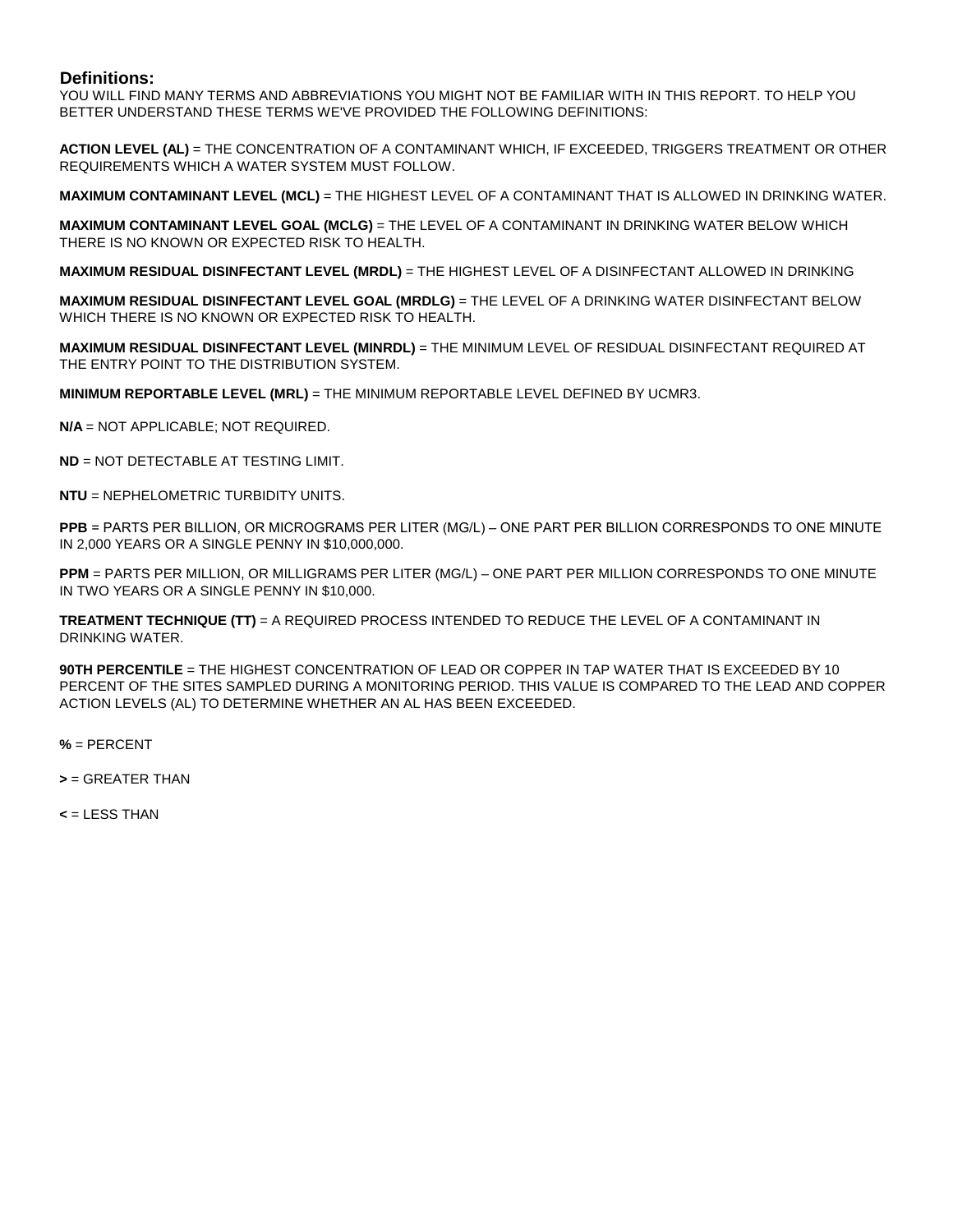## **Health Effects:**

We are proud that all of our water quality parameters have met or surpassed all State and Federal Requirements. IN 2021, NO MCL'S OR TREATMENT TECHNIQUES WERE EXCEEDED. MCL'S are set at very stringent levels for health effects. To understand the possible health effects described for many regulated constituents, a person would have to drink 2 liters of water every day at the MCL level for a lifetime to have a one-in-a-million chance of having the described health effect.

### **Other Violations:**

We are required to monitor your drinking water for specific contaminants on a regular basis. Results of regular monitoring are an indicator of whether or not our drinking water meets health standards. During the 3rd Quarter of 2021, we were required to collect one (1) sample for Haloacetic Acids (HAA5s) from the Pinebrook Water System. The sample for Haloacetic Acids (HAA5s) was collected and submitted for analysis on time and sample results were below the associated Maximum Contaminant Levels (MCL). However, the analytical laboratory reported the sample type incorrectly when submitting the results. The sample type was reported as an entry point sample rather than a distribution type sample to the Pennsylvania Department of Environmental Protection (PA DEP). The reporting error was corrected by the analytical laboratory in February of 2022 and submitted to PA DEP. This is considered a monitoring violation. Even though this situation was not an emergency, as our customers, you have a right to know what happened and what we did to correct these situations.

### **Educational Information:**

The sources of drinking water (both tap water and bottled water) include rivers, lakes, streams, ponds, reservoirs, springs and wells. As water travels over the surface of the land or through the ground, it dissolves naturally-occurring minerals and, in some cases, radioactive material, and can pick up substances resulting from the presence of animals or from human activity. Contaminants that may be present in source water include:

- Microbial contaminants, such as viruses and bacteria, which may come from sewage treatment plants, septic systems, agricultural livestock operations, and wildlife.
- Inorganic contaminants, such as salts and metals, which can be naturally-occurring or result from urban stormwater run-off, industrial or domestic wastewater discharges, oil and gas production, mining, or farming.
- Pesticides and herbicides, which may come from a variety of sources such as agriculture, urban stormwater runoff, and residential uses.
- Organic chemical contaminants, including synthetic and volatile organic chemicals, which are byproducts of industrial processes and petroleum production, and can also come from gas stations, urban stormwater runoff, and septic systems.
- Radioactive contaminants, which can be naturally-occurring or be the result of oil and gas production and mining activities.

In order to ensure that tap water is safe to drink, EPA and DEP prescribes regulations which limit the amount of certain contaminants in water provided by public water systems. FDA and DEP regulations establish limits for contaminants in bottled water which must provide the same protection for public health.

Drinking water, including bottled water, may reasonably be expected to contain at least small amounts of some contaminants. The presence of contaminants does not necessarily indicate that water poses a health risk. More information about contaminants and potential health effects can be obtained by calling the Environmental Protection Agency's *Safe Drinking Water Hotline* (800-426-4791).

Some people may be more vulnerable to contaminants in drinking water than the general population. Immunocompromised persons such as persons with cancer undergoing chemotherapy, persons who have undergone organ transplants, people with HIV/AIDS or other immune system disorders, some elderly, and infants can be particularly at risk from infections. These people should seek advice about drinking water from their health care providers. EPA/CDC guidelines on appropriate means to lessen the risk of infection by cryptosporidium and